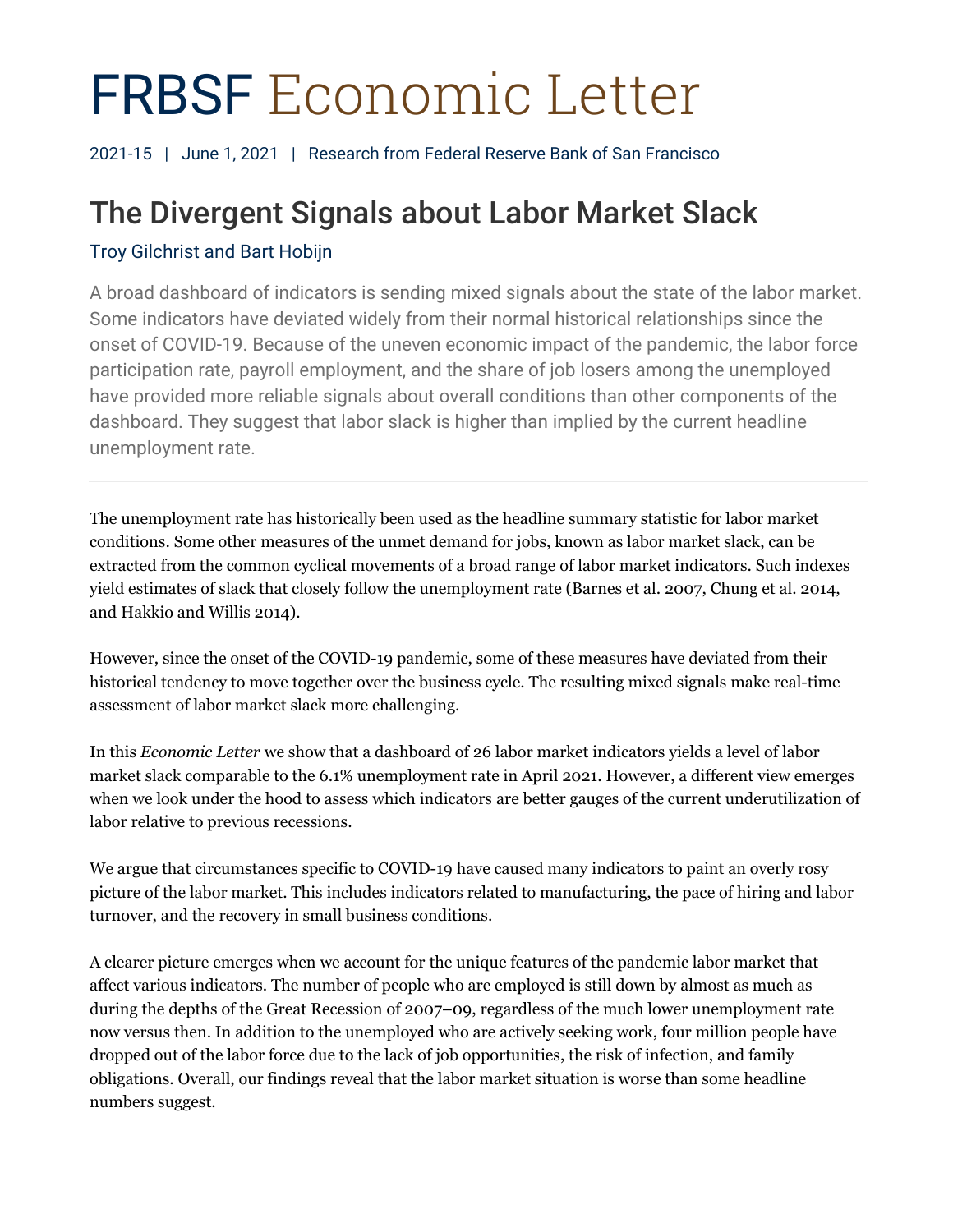# Extracting labor market slack from many indicators

Labor market slack is the shortfall in employers' demand for labor relative to the available supply of workers. The headline measure of slack reflects the deviation of the unemployment rate from its normal or "natural" level. However, the measure is not perfect, so it is often augmented with other labor market indicators.

We consider a dashboard of 26 indicators, which we discuss in more detail later. While these indicators each shine a light on a different aspect of the labor market, they historically have revealed a similar picture in that they have tended to move

together.

Researchers rely on statistical methods to consolidate the information from these indicators into an estimate of labor market slack (Barnes et al. 2007, Chung et al. 2014, Hakkio and Willis 2014). We do the same, summarizing the common cyclical movements in the dashboard variables into two "factors" using a statistical technique known as principal components analysis.

Our estimate, the GH Slack Index, is the unemployment rate predicted by these two factors. Figure 1 plots the actual unemployment rate and our GH Slack Index over time.

The figure shows two important results that support the validity of our index. First, our index moves closely with the unemployment rate. Second, our index estimates that slack is 6.1% in April 2021, the same as the headline unemployment rate.

#### Mixed signals from the dashboard

This initial comparison does not reveal which underlying indicators deviate the most from the historical comovements on which our estimate of slack is based. Figure 2 shows how mixed the signals

# Figure 1 Unemployment rate and GH Slack Index



# Figure 2 Unexplained variation of labor market indicators

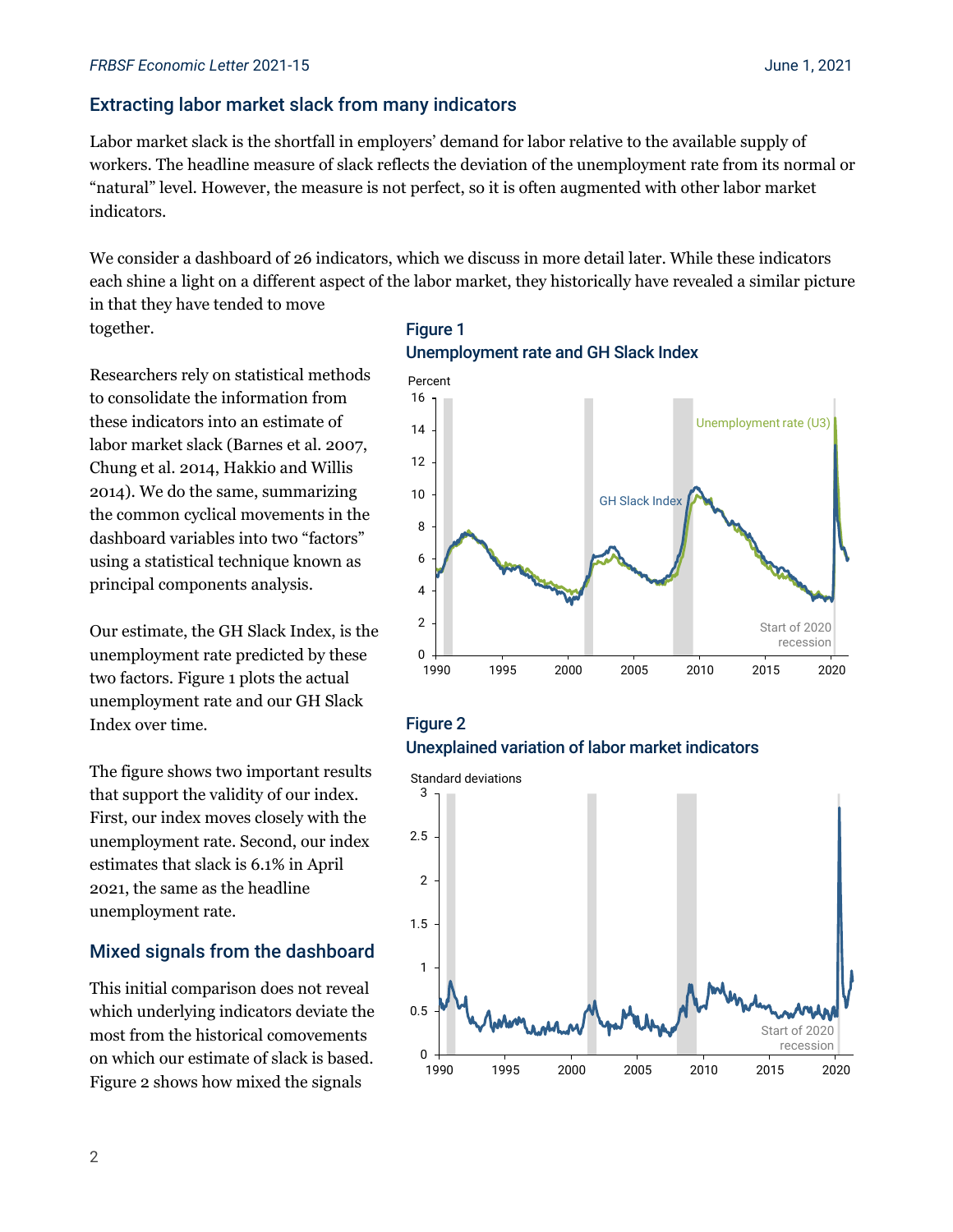are. It plots the portion of the variation in labor market variables over time that is not explained by the common comovements captured by the two factors we estimated using principal components analysis.

The components of the dashboard display an unprecedented degree of disagreement about current labor market conditions. This can be seen from the spike in Figure 2 around the start of the COVID-19 recession. Even though the variation has declined substantially since May 2020, it has increased over the past few months and is higher than it ever was in the 30 years before the pandemic.

These deviations from historical patterns reflect the unique and unequal impact of COVID-19 on the labor market. They signal the need to reassess the reliability of each indicator on the dashboard as proxies of current labor market slack compared with normal times.

# Reassessing labor market signals during the pandemic

Beyond yielding an estimate of our slack index, the principal components analysis also allows us to assess which indicators deviate the most from their historical patterns with overall labor market conditions. We calculate deviations of the indicators from their predicted values based on the two factors that summarize

the comovements between the variables on our dashboard; we use reports from March 2021, which is the latest month of data available across all indicators. To put the magnitude of the current deviations in a historical context, we standardize them by their average historical variation.

Figure 3 plots these standardized deviations, ordered from large to small. A positive deviation indicates that the measure signals more slack in the labor market than our estimate. A negative deviation suggests the opposite. For example, the small positive deviation for the unemployment rate (U3) shows that it signaled slightly more slack in March 2021 than the combination of all the indicators on the dashboard.

The labor force participation rate as well as unemployment rates for women and for Black and Hispanic/Latinx workers all indicate worse labor market conditions than the headline number. In addition, the percent share of the

# Figure 3 Deviations of dashboard indicators from comovement



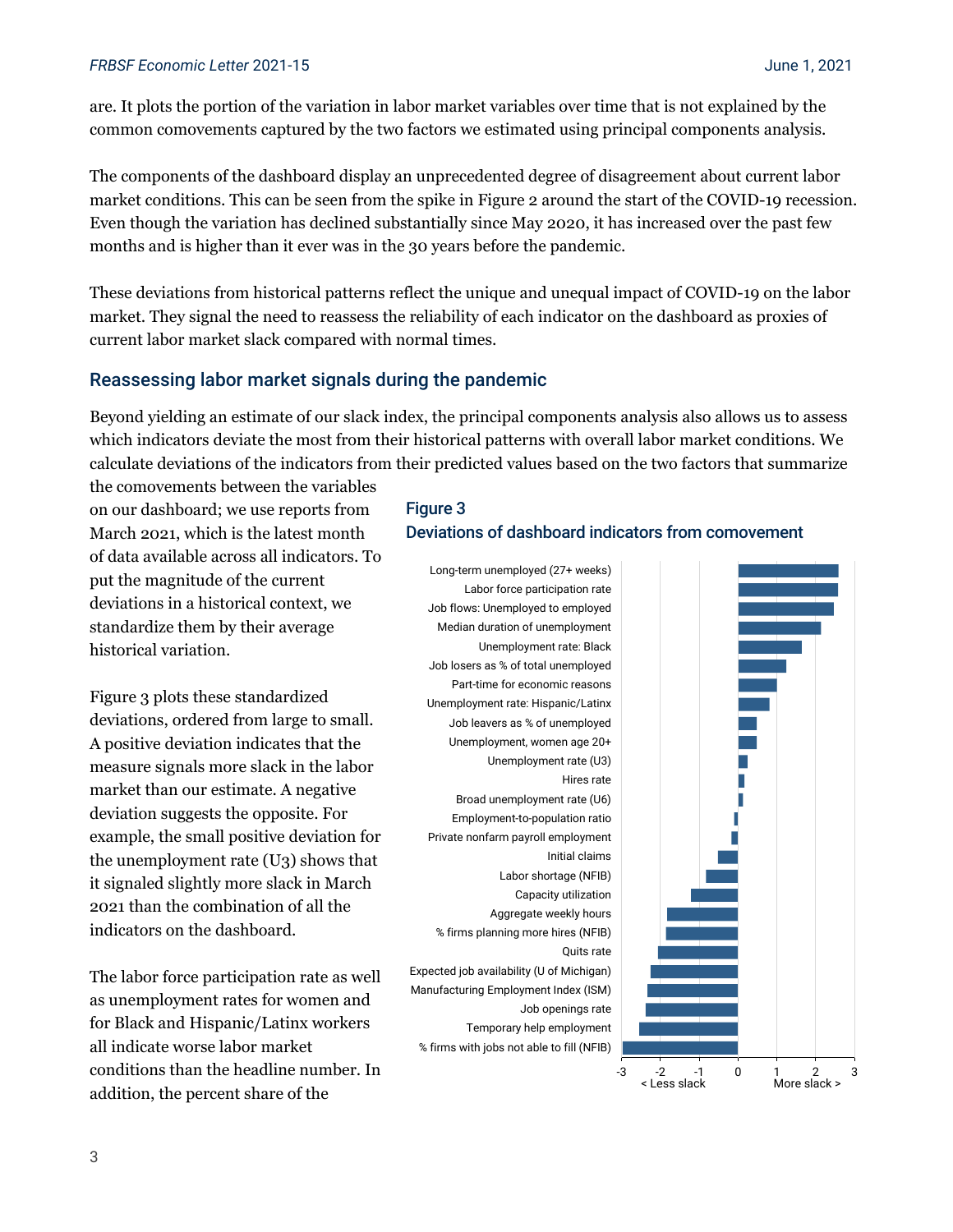#### *FRBSF Economic Letter* 2021-15 June 1, 2021

unemployed who are job losers and people with a long duration of unemployment are much higher than they normally are at the estimated level of slack.

Measures related to manufacturing, the recovery in the small business sector, and hiring and labor turnover all suggest that there is much less slack in the labor market than our estimate. As we explain below, this is largely due to the specific nature of the pandemic that makes the current circumstances differ from historical patterns.

The manufacturing sector has been relatively less affected since the start of the COVID-19 recession than in previous ones. This means that manufacturing-centered labor market indicators will currently understate the amount of slack in the overall labor market. Thus, it is not surprising that temporary employment, which is largely in manufacturing, the Institute for Supply Management index, and capacity utilization rates are all sending rosier signals about the labor market than the unemployment rate.

Indicators based on the small business survey by the NFIB (National Federation of Independent Business) also indicate less slack in the labor market than is normal at a 6.1% unemployment rate. Small businesses report having a harder time hiring workers than they normally do at this stage of the business cycle. But this is because, as the economy reopens, small businesses are recruiting more than normal during this stage of the business cycle.

The current and expected future hiring to offset the outsized job losses during the pandemic as the economy reopens is also reflected in the job openings rate. Hiring is higher than normally expected relative to a 6.1% unemployment rate.

Not all hiring is coming from the pool of unemployed persons. In hard-hit sectors, like leisure and hospitality, employees who were not laid off or were quickly rehired are considered high-performing workers. This makes them a target for poaching by other employers as the economy recovers. As a result, we are likely to see an elevated quits rate going forward.

People also quit their jobs to avoid exposure to the virus or to take on responsibilities at home. This is another reason the quits rate is above where it would normally be at this stage of the cycle and, contrary to previous recessions, is not necessarily indicative of a strengthening labor market.

Because employers rehired many workers in the fall, changes in nonfarm payrolls over the past few months have been much stronger than they normally would be at a 6.1% unemployment rate, which is reflected in Figure 3. However, we are still down about as many jobs since February 2020 as were lost during the Great Recession. During the Great Recession, the unemployment rate increased 5.5 percentage points as compared to the 2.6 percentage point increase since the onset of the pandemic.

So, where have all the people who lost their jobs gone if they are not unemployed? The answer is that they have dropped out of the labor force. The combination of the simmering pandemic, bleak short-run job prospects, and family obligations at home has made many people decide not to look for work now. Since February 2020, the U.S. labor force has declined by 3.4 million individuals. This is why the labor force participation rate shows so much slack in Figure 3.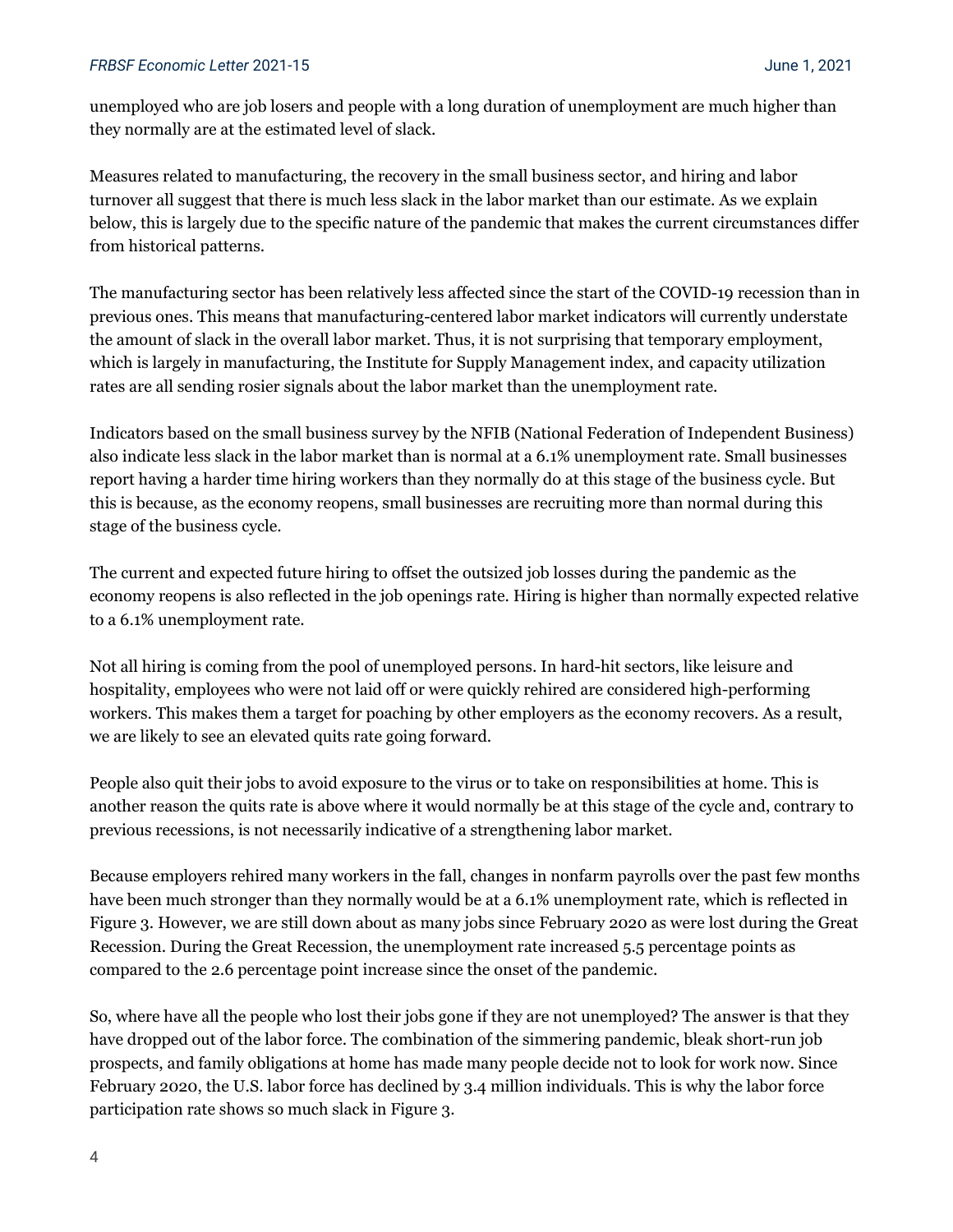#### *FRBSF Economic Letter* 2021-15 June 1, 2021

One way to augment the unemployment rate and get a better estimate of slack in the current conditions is to include those who dropped out of the labor force in the unemployment count (Powell 2021). Doing so yields an adjusted unemployment rate of 8.1%. Other measures that take into account the relative attachment of nonparticipants also indicate that the unemployment rate is substantially understating slack (Hornstein et al. 2014).

# **Conclusion**

The COVID-19 pandemic has disrupted the U.S. labor market, causing unprecedented deviations from the normal historical relationships among a wide range of labor market variables. Indicators related to the manufacturing and small business sectors as well as to overall labor turnover suggest that there is less slack in the labor market than is reflected in the unemployment rate. By contrast, measures of labor force participation and the duration and reasons for unemployment all show more slack than the unemployment rate.

We have helped sort through these divergences by digging deeper into labor market conditions specifically related to COVID-19. Our examination of these unique features of the pandemic labor market suggests that negative signals such as the low labor force participation rate provide a better read than do the positive signals. In the current circumstances, sustained low labor force participation helps pin down the underutilization of labor that is hidden behind the headline unemployment rate. *Analysis covers data through May 11, 2021.*

- *Troy Dolphus Gilchrist is a graduate student in Business Analytics at the W.P. Carey School of Business, Arizona State University.*
- *Bart Hobijn is professor of economics at the W.P. Carey School of Business, Arizona State University and a visiting scholar in the Economic Research Department of the Federal Reserve Bank of San Francisco.*

#### References

- Barnes, Michelle L., Ryan Chahrour, Giovanni P. Olivei, and Gaoyan Tang. 2007. "A Principal Components Approach to Estimating Labor Market Pressure and Its Implications for Inflation." FRB Boston Public Policy Brief. [https://www.bostonfed.org/publications/public-policy-brief/2007/a-principal-components-approach-to](https://www.bostonfed.org/publications/public-policy-brief/2007/a-principal-components-approach-to-estimating-labor-market-pressure-and-its-implications-for-inflation.aspx)[estimating-labor-market-pressure-and-its-implications-for-inflation.aspx](https://www.bostonfed.org/publications/public-policy-brief/2007/a-principal-components-approach-to-estimating-labor-market-pressure-and-its-implications-for-inflation.aspx)
- Chung, Hess, Bruce Fallick, Christopher J. Nekarda, and David Ratner. 2014. "Assessing the Change in Labor Market Conditions." Federal Reserve Board of Governors, Finance and Economics Discussion Series 2014-109. <https://www.federalreserve.gov/econres/feds/assessing-the-change-in-labor-market-conditions.htm>
- Hakkio, Craig S., and Jonathan L. Willis. 2014. "Kansas City Fed's Labor Market Conditions Indicators (LMCI)." FRB Kansas City Macro Bulletin (August), pp. 1–2[. https://www.kansascityfed.org/documents/452/macrobulletins-](https://www.kansascityfed.org/documents/452/macrobulletins-Kansas%20City%20Fed)[Kansas%20City%20Fed's%20Labor%20Market%20Conditions%20Indicators%20\(LMCI\).pdf](https://www.kansascityfed.org/documents/452/macrobulletins-Kansas%20City%20Fed)
- Hornstein, Andreas, Marianna Kudlyak, and Fabian Lange. 2014. "Measuring Resource Utilization in the Labor Market." FRB Richmond Economic Quarterly 1Q, pp. 1–21. [https://www.richmondfed.org/publications/research/economic\\_quarterly/2014/q1/hornstein](https://www.richmondfed.org/publications/research/economic_quarterly/2014/q1/hornstein)
- Powell, Jerome H. 2021. "Getting Back to a Strong Labor Market." Remarks at The Economic Club of New York, February 10.<https://www.federalreserve.gov/newsevents/speech/powell20210210a.htm>